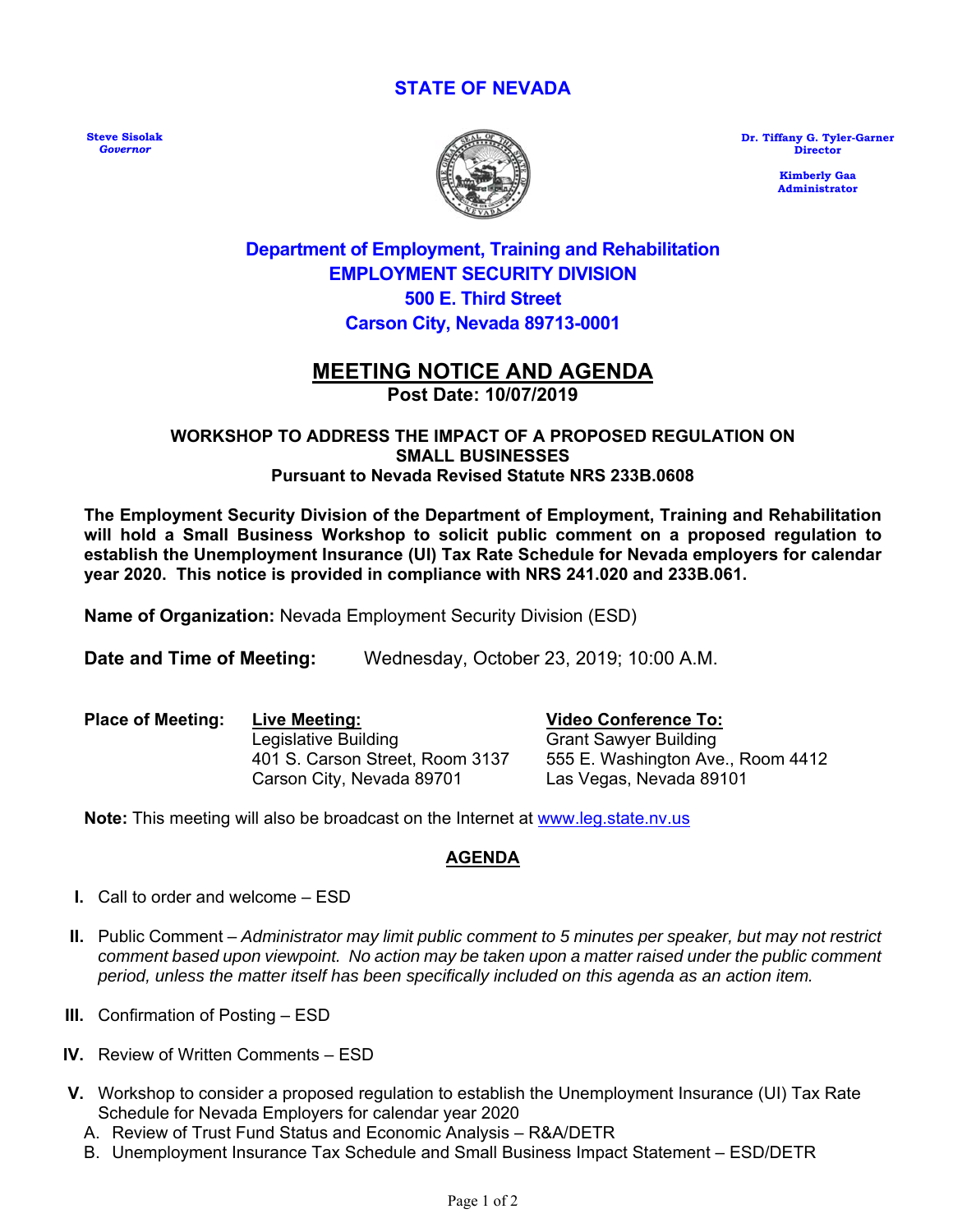**VI.** Closing Public Comment - *Administrator may limit public comment to 5 minutes per speaker, but may not restrict comment based upon viewpoint. No action may be taken upon a matter raised under the public comment period, unless the matter itself has been specifically included on this agenda as an action item.*

#### **VII.** *\* For possible action:* Adjournment

ֺ֝֡

**Agenda items may be taken out of order. Two or more agenda items may be combined for consideration. An item may be removed or discussion on an item may be delayed at any time.** 

A copy of the meeting Notice and Agenda can be requested either in person or by written request to the Department of Employment, Training and Rehabilitation; Employment Security Division, 500 E. Third Street, Carson City, Nevada 89713 or telephone Joyce Golden at (775) 684-3909 or fax request to (775) 684-3910. Copies of pertinent documents will also be made available on the DETR website at: http://detr.nv.gov

**NOTE**: Written comments must be received by the Employment Security Division on or before October 16, 2019, at the following address:

Attn: Joyce Golden Department of Employment, Training and Rehabilitation Employment Security Division 500 E. Third Street, Carson City, NV 89713

**NOTE**: Persons with disabilities who require reasonable accommodations or assistance at the meeting should notify the Employment Security Division in writing at 500 E. Third Street, Carson City, Nevada 89713, or call Joyce Golden at (775) 684-3909 *(for individuals who are deaf or have hearing disabilities, dial TTY (800) 326-6868 or 711 for Relay Nevada)* or send a fax to (775) 684-3910 within 72 hours of meeting date and time. Supporting materials as provided for in NRS 241.020(5) may be obtained by contacting Joyce Golden at the above-noted contact information.

#### **Notice of this meeting was posted at the following locations on or before 9 a.m. on the 15th working day prior to the scheduled meeting date.**

Nevada State Library & Archives, 100 North Stewart Street, Carson City, NV 89701 Legislative Building, 401 South Carson Street, Carson City, NV 89701 Grant Sawyer State Building, 555 E. Washington Ave., Las Vegas, NV 89101 Legislative Counsel Bureau Web Site Department of Employment, Training and Rehabilitation Web Site All County Libraries in Nevada Employment Security Division, State Administrative Office, 500 East Third Street, Carson City, NV 89713 Employment Security Division Southern Administrative Office, 2800 E. St. Louis Ave., Las Vegas, NV 89104 Unemployment Insurance Contributions, 1320 South Curry Street, Carson City, NV 89703 Las Vegas Field Audit Office, 2800 E. St. Louis Ave., Las Vegas, NV 89104 Appeals Office, 2800 E. St. Louis Ave., Las Vegas, NV 89104 Reno Day Labor Office, 420 Galletti Way, Sparks, NV 89431 American Job Center of Nevada, 4001 South Virginia Street, Reno, NV 89502 Las Vegas Day Labor Office, 1001 North A Street, Las Vegas, NV 89106 Nevada JobConnect-Carson City, 1929 North Carson Street, Carson City, NV 89701 Nevada JobConnect-Elko, 172 Sixth Street, Elko, NV 89801 Nevada JobConnect-Ely, 1500 Avenue F, Suite 1, Ely, NV 89301 Nevada JobConnect-Fallon, 121 Industrial Way, Fallon, NV 89406 Nevada JobConnect-Henderson, 4500 E. Sunset Road, Suite 40, Henderson, NV 89014 Nevada JobConnect-Las Vegas, 3405 South Maryland Parkway, Las Vegas, NV 89169 Nevada JobConnect-North Las Vegas, 2827 Las Vegas Boulevard North, Las Vegas, NV 89030 Nevada JobConnect-Sparks, 2281 Pyramid Way, Sparks, NV 89431 Nevada JobConnect-Winnemucca, 475 Haskell St., Suite 1, Winnemucca, NV 89445

Notice of this meeting was posted on the Internet on the following websites: DETR's Public Notices website at: https://detr.nv.gov/Page/PUBLIC\_NOTICES, the State of Nevada's Public Notices website at: https://notice.nv.gov/, and the Administrative Regulation Notices website at: http://www.leg.state.nv.us/App/Notice/A/.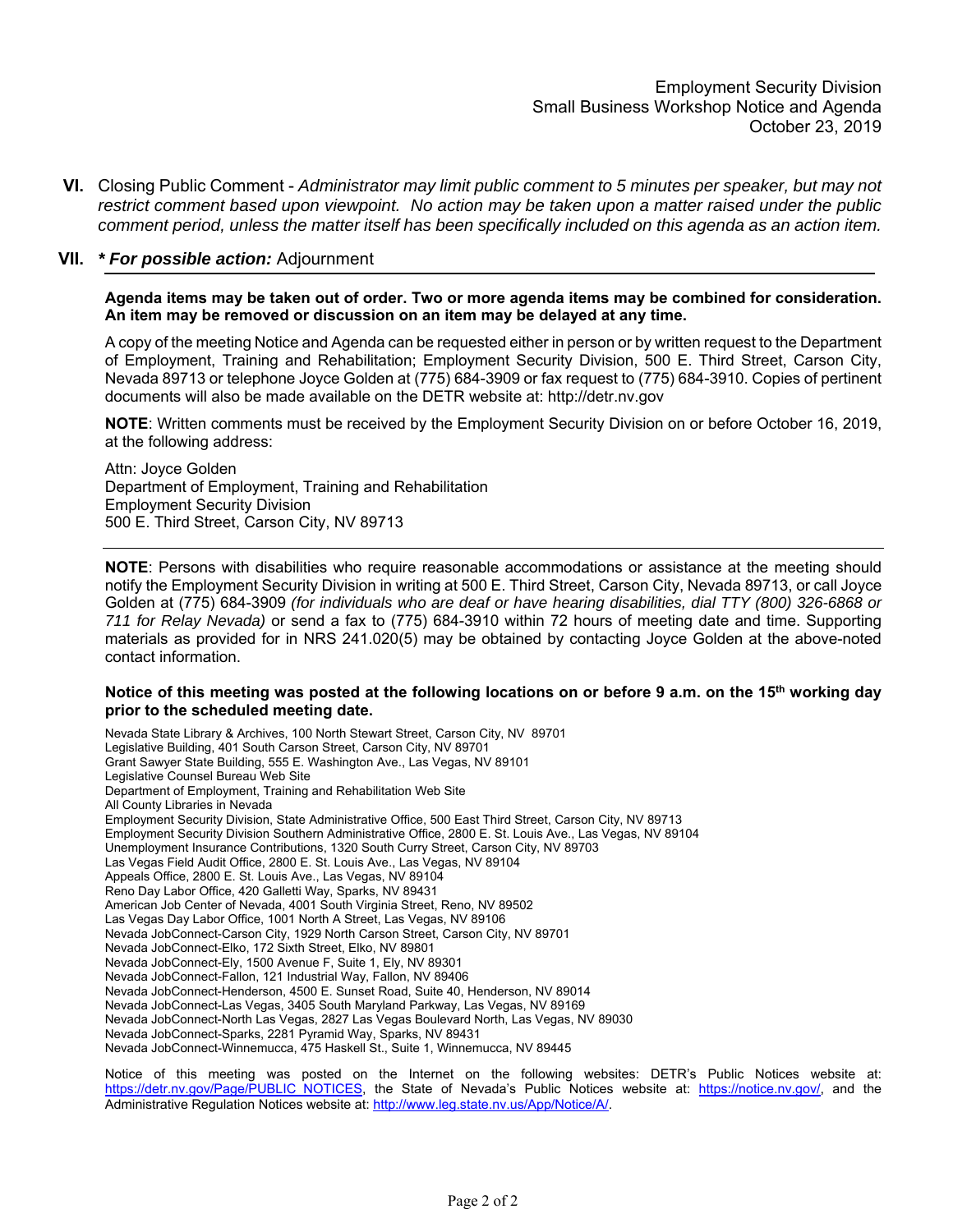# PROPOSED REGULATION OF THE ADMINISTRATOR OF THE **EMPLOYMENT SECURITY DIVISION OF THE DEPARTMENT** OF EMPLOYMENT, TRAINING AND REHABILITATION

#### $LCB$  File N $0. R$

#### October 3, 2019

EXPLANATION - Matter in *italics* is new; matter in brackets [omitted material] is material to be omitted.

AUTHORITY: §§1 and 2, NRS 612.220 and 612.550.

A REGULATION relating to unemployment compensation; prescribing the contribution rate schedule for calendar year 2020 and providing other matters properly relating thereto.

Section 1. NAC 612.270 is hereby amended to read as follows:

612.270 The Administrator establishes the following schedule of contribution rates for

eligible employers for calendar year  $\left[2019:12020: \right]$ 

1. Class 1: A rate of 0.25 percent is assigned to each employer whose reserve ratio is

 $[44.5]$  14.2 percent or more;

2. Class 2: A rate of 0.55 percent is assigned to each employer whose reserve ratio is at

least  $[12.9]$  12.6 percent but less than  $[14.5]$  14.2 percent;

3. Class 3: A rate of 0.85 percent is assigned to each employer whose reserve ratio is at least  $[44.3]$  11.0 percent but less than  $[42.9]$  12.6 percent;

4. Class 4: A rate of 1.15 percent is assigned to each employer whose reserve ratio is at least  $[9,7]$  9.4 percent but less than  $[11,3]$  11.0 percent;

5. Class 5: A rate of 1.45 percent is assigned to each employer whose reserve ratio is at least  $[8,1]$  7.8 percent but less than  $[9,7]$  9.4 percent;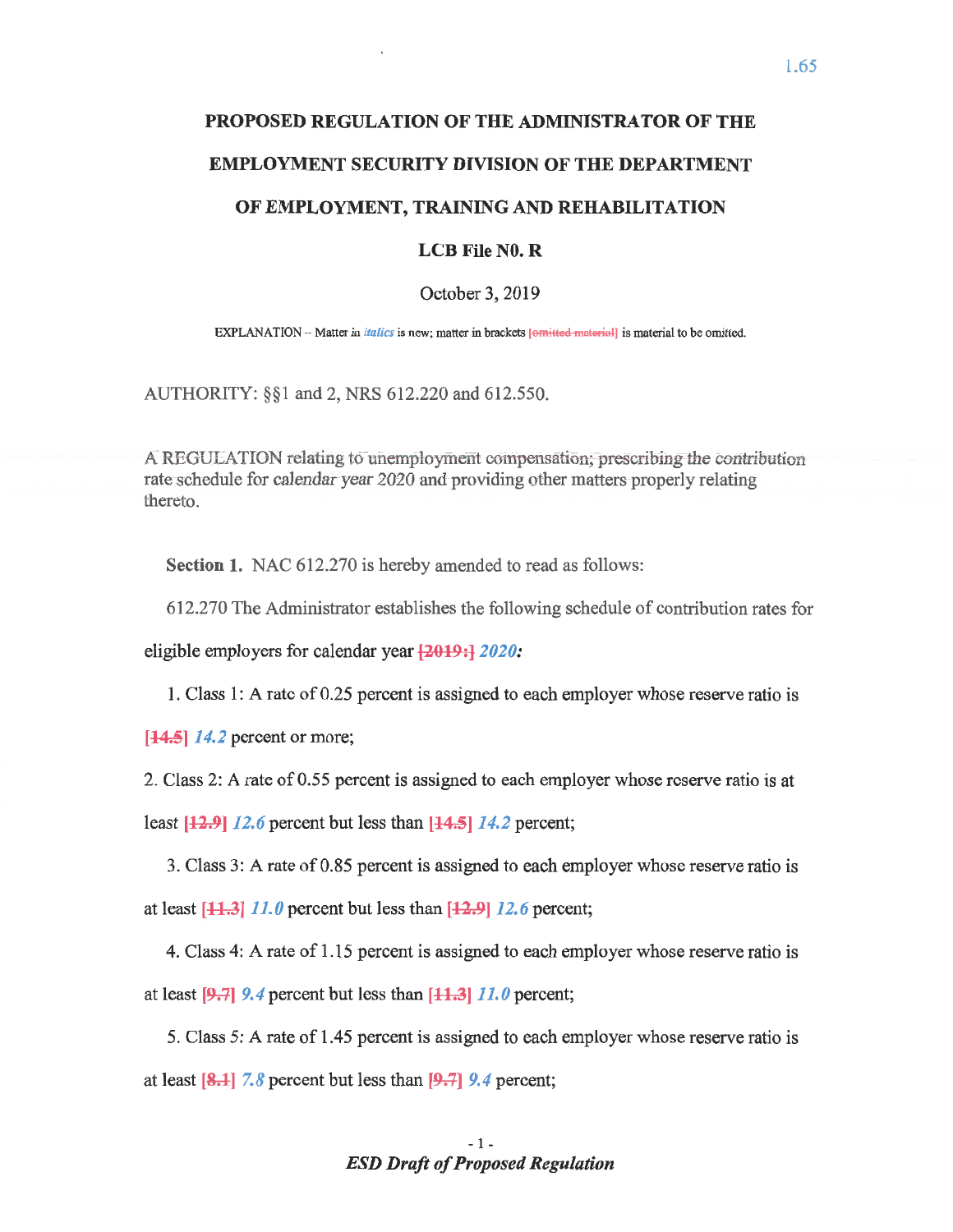6. Class 6: A rate of 1.75 percent is assigned to each employer whose reserve ratio is at least  $[6.5]$  6.2 percent but less than  $[8.1]$  7.8 percent;

7. Class 7: A rate of 2.05 percent is assigned to each employer whose reserve ratio is at least  $[4.9]$  4.6 percent but less than  $[6.5]$  6.2 percent;

8. Class 8: A rate of 2.35 percent is assigned to each employer whose reserve ratio is at least  $[3.3]$  3.0 percent but less than  $[4.9]$  4.6 percent;

9. Class 9: A rate of 2.65 percent is assigned to each employer whose reserve ratio is at least  $[4.7]$  1.4 percent but less than  $[3.3]$  3.0 percent;

10. Class 10: A rate of 2.95 percent is assigned to each employer whose reserve ratio is at least  $[0,1]$  -0.2 percent but less than  $[1,7]$  1.4 percent;

11. Class 11: A rate of 3.25 percent is assigned to each employer whose reserve ratio is at least  $\left[-1, 5\right]$  -1.8 percent but less than  $\left[0, 1\right]$ -0.2 percent;

12. Class 12: A rate of 3.55 percent is assigned to each employer whose reserve ratio is at least  $[-3,1]$  -3.4 percent but less than  $[-1,5]$  -1.8 percent;

13. Class 13: A rate of 3.85 percent is assigned to each employer whose reserve ratio is at least  $[-4.7]$  -5.0 percent but less than  $[-3.1]$  -3.4 percent;

14. Class 14: A rate of 4.15 percent is assigned to each employer whose reserve ratio is at least  $[-6.3]$  -6.6 percent but less than  $[-4.7]$  -5.0 percent;

15. Class 15: A rate of 4.45 percent is assigned to each employer whose reserve ratio is at least  $[-7.9]$  -8.2 percent but less than  $[-6.3]$  -6.6 percent;

16. Class 16: A rate of 4.75 percent is assigned to each employer whose reserve ratio is at least  $[-9.5]$  -9.8 percent but less than  $[-7.9]$  -8.2 percent;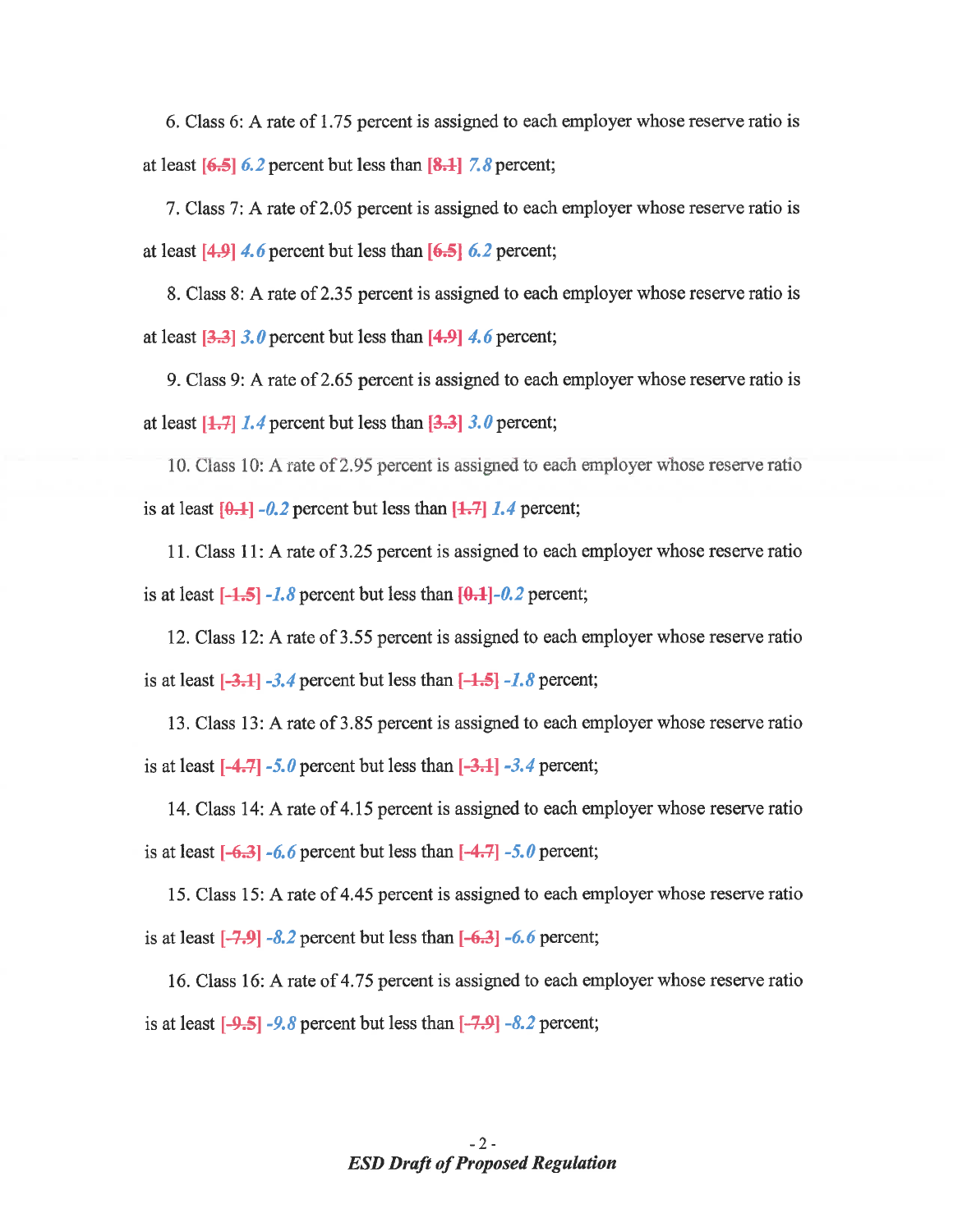17. Class 17: A rate of 5.05 percent is assigned to each employer whose reserve ratio is at least  $[-11.1]$  -11.4 percent but less than  $[-9.5]$  -9.8 percent; and

18. Class 18: A rate of 5.4 percent is assigned to each employer whose reserve ratio is less than  $[-11.1]$   $-11.4$  percent.

Sec. 2. This regulation becomes effective on January 1, 2020.

Kimberly Gaa, Administrator **Employment Security Division**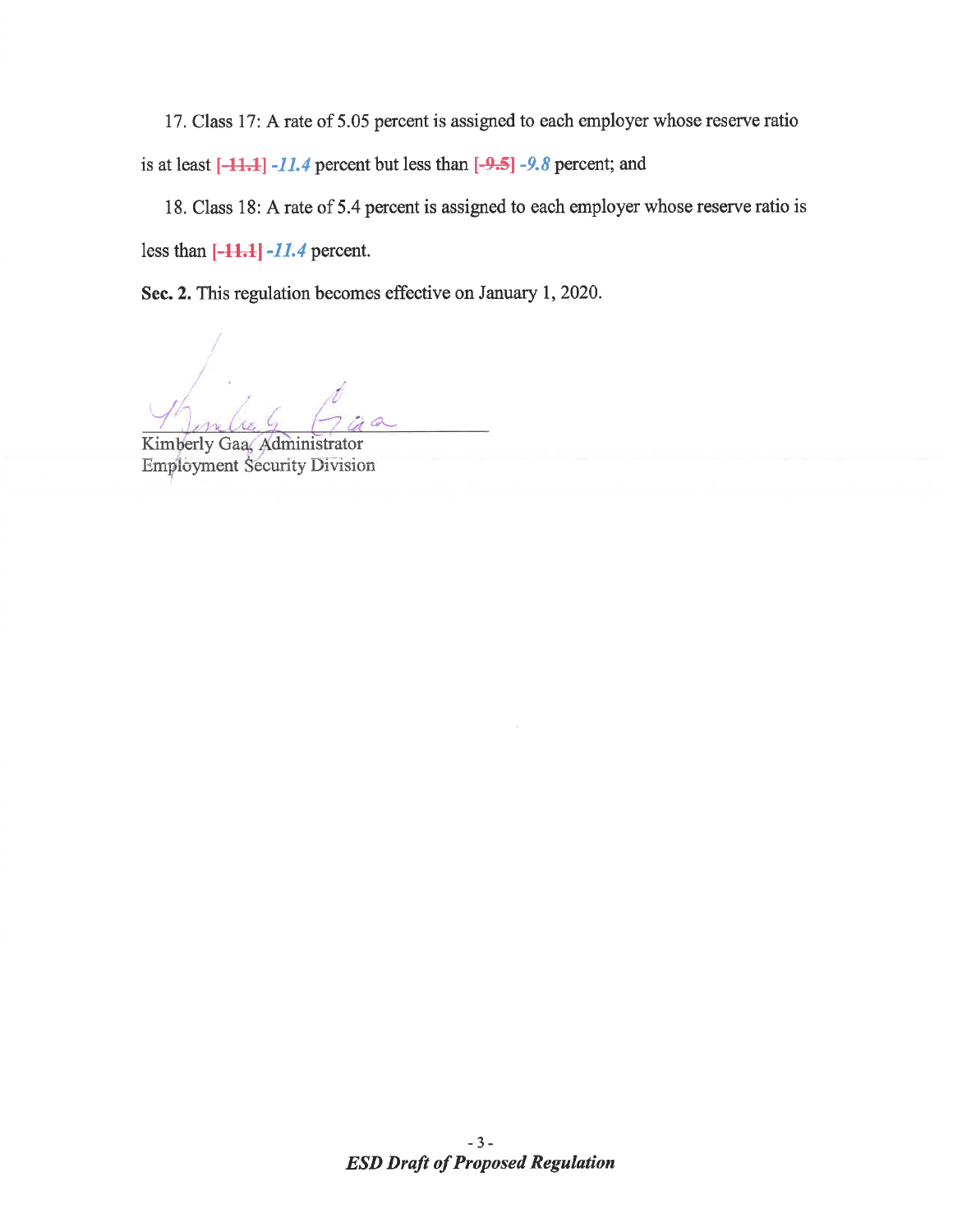# **Small Business Impact Statement** Department of Employment, Training and Rehabilitation 2020 Unemployment Insurance Contribution Schedule Pursuant to NRS 233B.0608

1. Description of the manner in which comment was solicited from affected small businesses, a summary of their responses, and an explanation of the manner in which other interested persons may obtain a copy of the summary.

On October 3, 2019, the Employment Security Division Administrator and the Employment Security Council held a meeting to review, discuss, and solicit comment on the proposed amendment of a regulation pertaining to Chapter 612 of Nevada Administrative Code. On August 30, 2019, the Division publicly noticed the Employment Security Council Meeting in accordance with Nevada Revised Statute NRS 241.020. In the meeting notice, written comment was requested on or before September 26, 2019. As of October 3, 2019, no written comments were received. On October 3, 2019, the Employment Security Council met to discuss the 2020 Unemployment Insurance Contribution Tax Rate Schedule and no member of the public provided public comment. No other public comment was provided. Minutes from this meeting will be made available on the Division's web page on or before November 2, 2019.

#### 2. Manner and Method of Analysis

This analysis was conducted by the state employee with the most understanding of the subject of unemployment insurance data. Analysis of expected benefit costs comes from a model of estimated employment growth and estimated average wage growth on a quarter-by-quarter basis throughout the time period to which the regulation would apply. Data about the number, size, and distribution of employers comes from the records of the Division from the required reports filed by those employers.

#### 3. Estimated Economic Impact

All Nevada employers subject to Unemployment Insurance (UI) contributions and eligible for experience rating will be affected by the proposed regulation, constituting approximately 52,363 employers, or 65,9% of all employers registered with the Employment Security Division. This regulation represents dropping the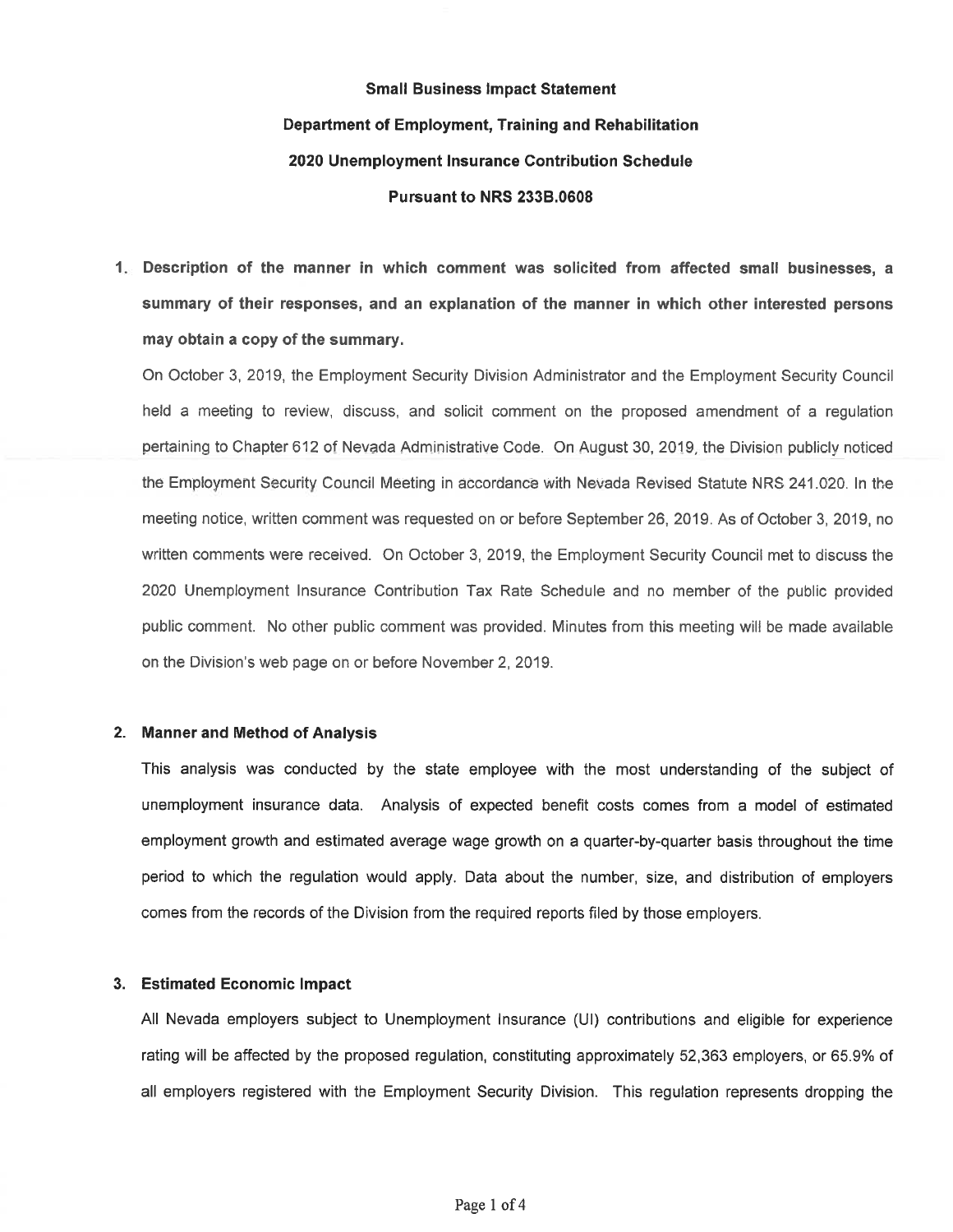average UI contribution rate at 1.65% in 2020, as recommended by the Employment Security Council on October 3, 2019.

#### **Beneficial Impacts**

With the 1.65% average contribution rate, the total costs paid by Nevada employers will fall from 1.90% on average to 1.70% of wages subject to contributions. Even with a statutory increase in the wages subject to unemployment contributions, which rose from \$31,200 in 2019 to \$32,500 in 2020, the average cost per employee at the maximum taxable wage base will fall from \$592.80 to \$547.40 in 2020. This regulation will lead to a continued increase in reserves in the UI Trust Fund, which is projected to grow by \$376 million from September 30, 2019 to September 30, 2020, building reserves in the event of an economic downturn.

#### **Adverse Impacts**

With the overall rate decline employers will experience, there are no adverse impacts to this regulation, as the average contribution rate will fall to 1.65%. This will drop the average cost per employee by \$45.40 to \$592.80.

#### **Direct Impacts**

The direct impact of this regulation on any particular Nevada business depends on that business' prior experience with respect to unemployment. Because the rates that employers pay are fixed in statute, the average rate is adjusted each year in the regulatory process by adapting a range of reserve ratios which will apply to those rates. Each employer's reserve ratio changes each year as well, rising or falling, depending on the net balance of UI contributions and benefit charges from and to that account.

#### **Indirect Impacts**

This regulation complies with the federal compliance regulations governing Unemployment Insurance contribution rates, as specified in Title 26 U.S. Code §3304. Therefore, pursuant to Title 26 U.S. Code §3302, employers maintain eligibility for a full 5.4% credit toward their federal unemployment insurance taxes. In addition, the additional solvency in the UI system will help to pay for unemployment benefits in the future. On average, evidence suggests that for each dollar in UI benefits, \$2 or more in economic activity results. In addition, employers benefit as funds are returned to the economy through UI benefit payments,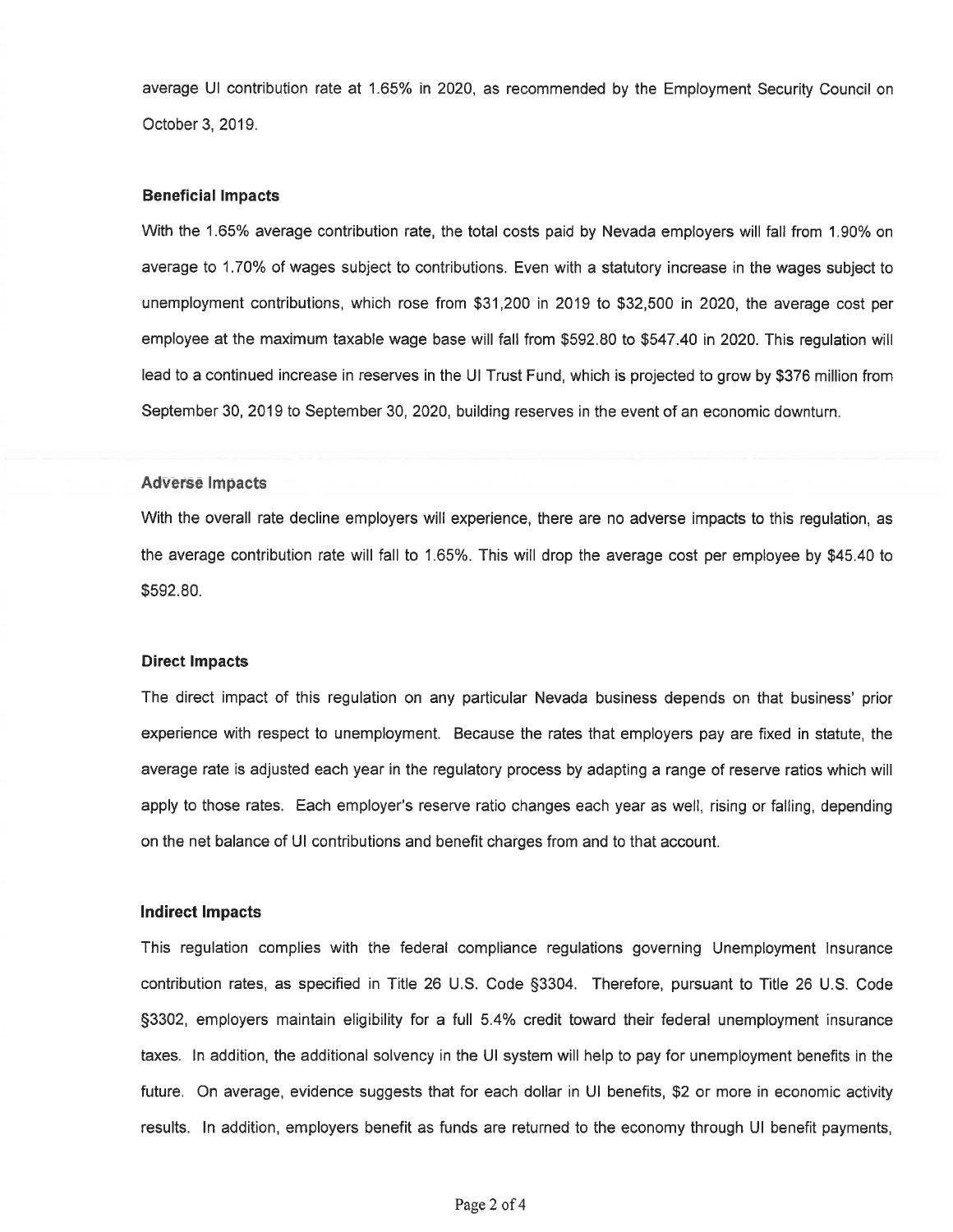helping to mitigate the drop in consumption that takes place in a recession. Finally, the UI system helps to maintain the attachment of workers to the local workforce and facilitate a faster return to work, both through job search and training services and through mandatory work search requirements.

#### 4. Consideration of Impact on Small Businesses

By using an experience-rated structure, employers' tax rates depend primarily on their own experience with unemployment, without regard for employer size or industry type. The distribution of small employers through the UI contribution schedule closely mirrors that of the state as a whole, varying by no more than 0.5%. For all new employers – those who have less than 3 full years of experience in the Nevada UI system - the contribution rate remains fixed by statute at 2.95%, and is unaffected by this regulation. In addition, federal laws only allow the State to assign rates of less than 5.4% to employers in a state based on their experience with respect to unemployment, so no preferential rates may be assigned to small businesses.

#### 5. Estimated Cost of Enforcement

This regulation will be enforced as a regular part of ongoing UI operations, and does not represent any additional burden on staff time, as the regulation is used to modify contribution rates each year. Funding for the administration of the UI program is provided to the Department by the US Department of Labor.

#### 6. Anticipated Revenue Increase and Use

This regulation reduces the average UI contribution rate to 1.65%. By law, money collected from state unemployment insurance contributions can only be used to pay unemployment insurance benefits, so these funds will remain deposited in the Nevada Unemployment Insurance Trust Fund.

#### 7. Duplication or More Stringent Standards than Federal, State, or Local Governments

This regulation is only an annual modification to the unemployment insurance contribution schedule. Therefore, this regulation does not duplicate or provide a more stringent standard than any other regulation of federal, state, or local governments.

## 8. The Reason for the Conclusions of the Agency Regarding the Impact of the Regulation on Small **Businesses**